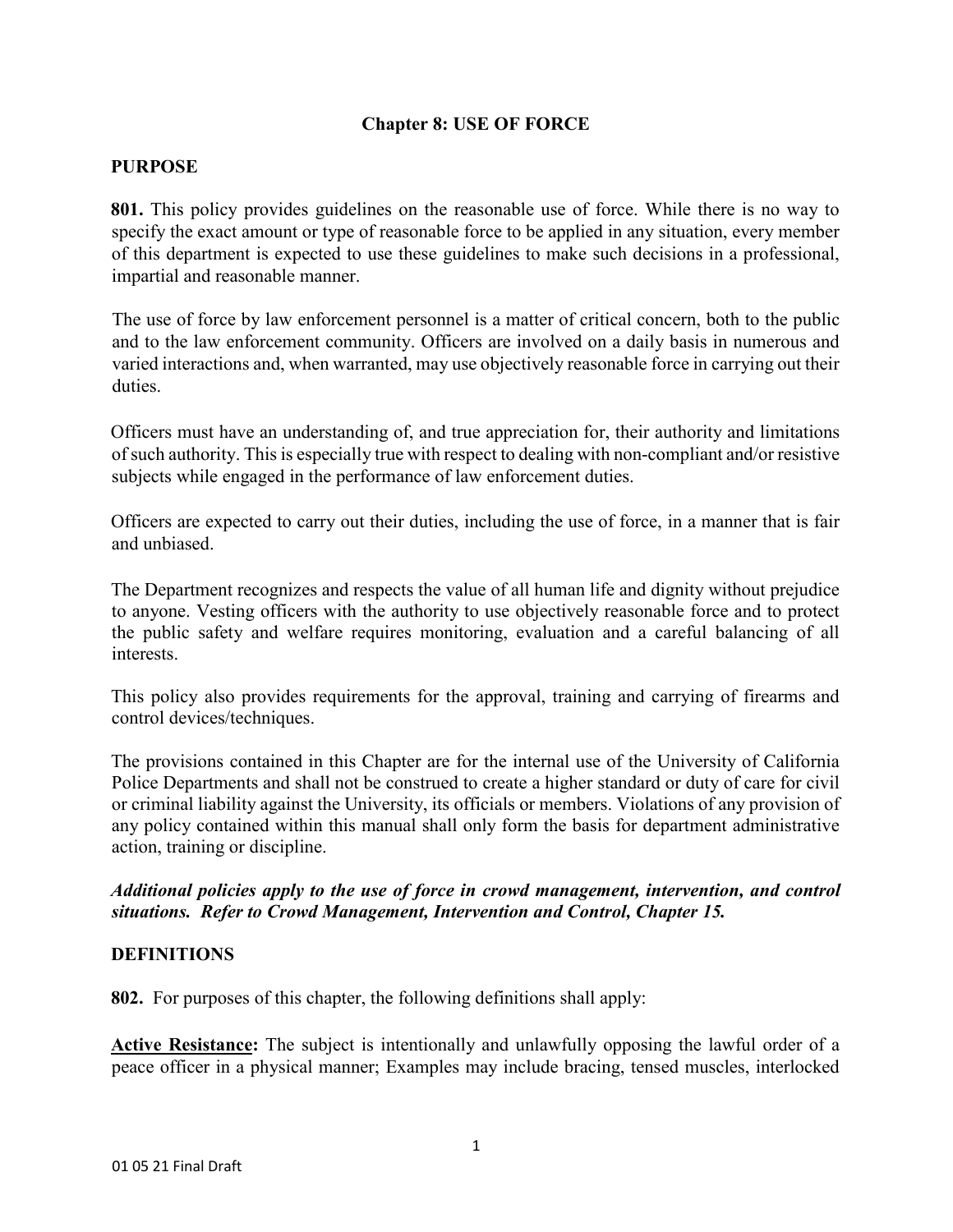arms/legs, pushing, kicking, breaching police lines, pushing over police barricades, running away or other actions to evade or escape etc.

**Assaultive Resistance:** A form of Active Resistance where the subject uses aggressive or combative behavior to attempt, threaten, or commit a violent injury on an officer or other person.

**Chemical Agents:** Devices utilized by law enforcement agencies, which may include CS, CN, oleoresin capsicum (OC), and HC.

**Compliant**: A person contacted by an officer who acknowledges direction or lawful orders given and offers no non-verbal/verbal, passive/active, or assaultive resistance.

**Conducted Energy Device (CED):** A CED is a device designed to use electrical energy to induce pain in drive stun mode or to immobilize or incapacitate a person in probe mode thus enabling officers to gain control of a subject.

**Control Devices**: The application of devices intended to assist peace officers in gaining control of subjects who refuse to submit to lawful authority. This may include batons, Conducted Energy Device (CED), oleoresin capsicum (OC) spray, chemical agents, restraints, projectile devices, and kinetic energy devices (KE).

**Control Strikes:** Impact-oriented strikes with personal body weapons such as knees, elbows, hands or fists, and feet.

**Deadly force:** Any use of force that creates a substantial risk of causing death or serious bodily injury, including, but not limited to, the discharge of a firearm. (Penal Code §835a(e)(1).

**De-escalation**: De-escalation is the process of using strategies and techniques intended to decrease the intensity of the situation.

**Extreme Agitation:** Agitation so severe that the person can be dangerous to themselves or others.

**Force:** The application of physical force, chemical agents or weapons to another person. It is not a use of force when a subject allows themselves to be searched, escorted, handcuffed or restrained. The mere application of a control hold while handcuffing a compliant subject without application of pain is not considered use of force and does not need to be reported.

**Kinetic Energy Projectile**: See Projectile Devices.

**Non-Verbal and Verbal Non-Compliance:** The subject expresses intentions not to comply through verbal and/or non-verbal means. Statements by a subject ranging from pleading to physical threats may be encountered. This also includes physical gestures, stances, and observable mannerisms.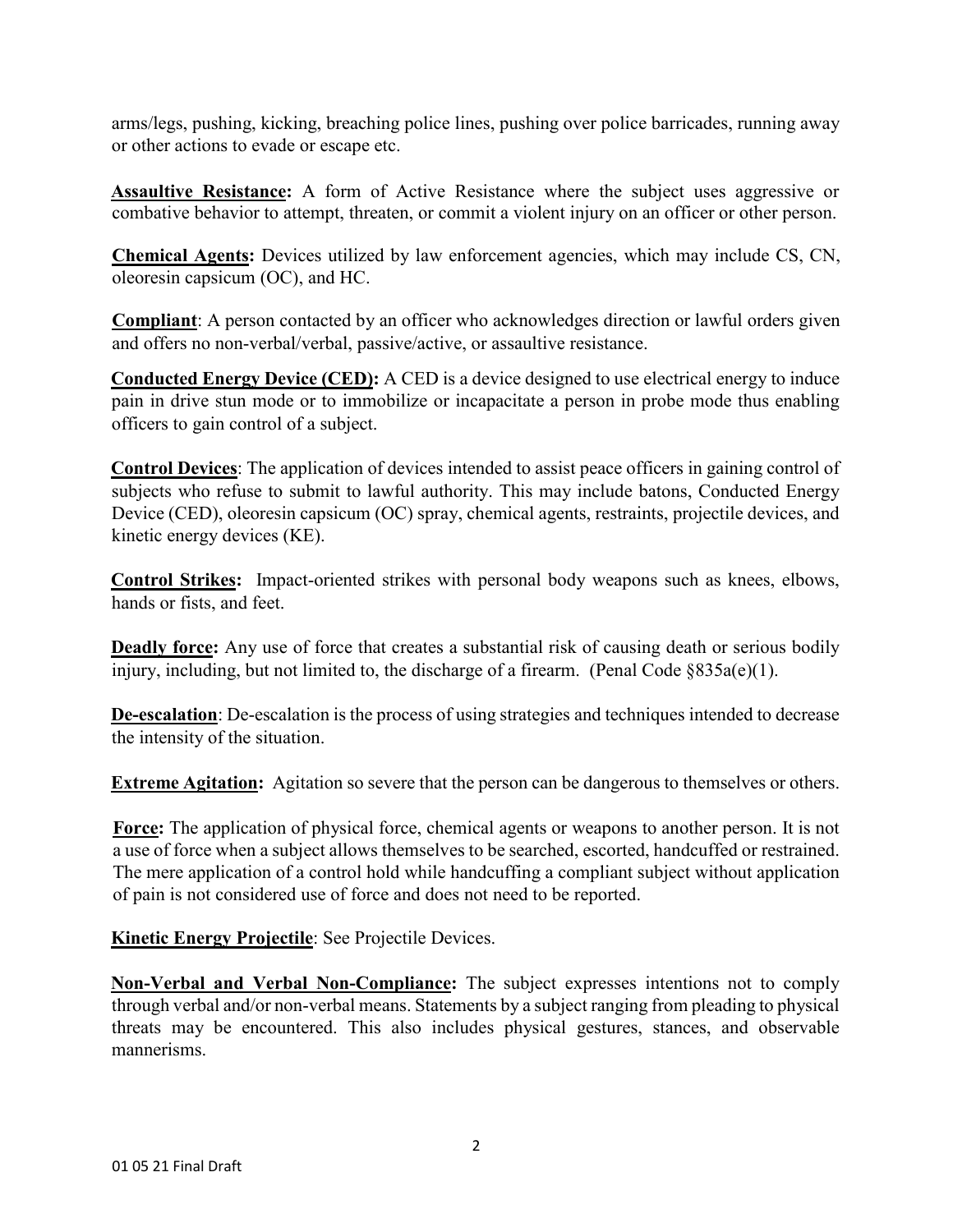**Pain Compliance:** Stimulation of nerves or the manipulation of joints to elicit a sense of unease or distress in a subject causing that subject to comply with lawful directives.

**Non-Compliant:** The subject refuses to comply with officer's lawful commands or cooperate with an officer's directions. Includes passive resistance where subject uses dead weight to prevent being taken into custody. Examples include subjects who remain in a sitting, standing, or limp or prone positions without holding on to fixed objects or other persons in an attempt to delay or resist arrest.

**Professional Presence:** The displays of visual images of authority as well as a professional demeanor and manner are typically present at every encounter between officers and subjects. This includes symbols of police authority including the badge, uniform, and/or marked police vehicle.

**Projectile Devices:** Devices designed to expel or propel impact projectiles or chemical agents by any action, mechanism, or process (e.g., FN 303, 12 gauge specialty impact device, Pepperball, and 40 mm).

**Restraints**: Restraints include handcuffs, belly chains, shackles, hobbles, flex cuffs, WRAP, or other devices designed to restrain the movement of a person.

**Serious Bodily Injury**: A serious impairment of physical condition, including, but not limited to, the following: loss of consciousness; concussion; bone fracture; protracted loss or impairment of function of any bodily member or organ; a wound requiring extensive suturing; and serious disfigurement (Penal Code §243(f)).

**Totality of Circumstances:** All facts known to the officer at the time, including the conduct of the officer and the subject leading up to the use of force (Penal Code 835a).

**Verbal and Non-Verbal Communications:** Verbal and non-verbal communications are often a critical component of any potential use of force situation. This type of control includes any verbal and non-verbal requests, directions, or commands from an officer to a subject. Verbal and nonverbal interaction is typically present at every level of resistance, but it is not necessary for an officer to exhaust verbal and non-verbal dialogue or commands before using physical force when necessary.

# **USE OF FORCE**

**803.** Officers shall use only that amount of force that is objectively reasonable under the totality of the circumstances known to the officer at the time the force is used. Force may appear necessary at the time the force is used given the facts and circumstances perceived by the officer at the time of the event to accomplish a legitimate law enforcement purpose.

The reasonableness of force will be judged from the perspective of an objectively reasonable officer in the same situation, based on the totality of circumstances known to or perceived by the officer at the time. Any evaluation of reasonableness must allow for the fact that officers are often forced to make split-second decisions about the amount of force that reasonably appears necessary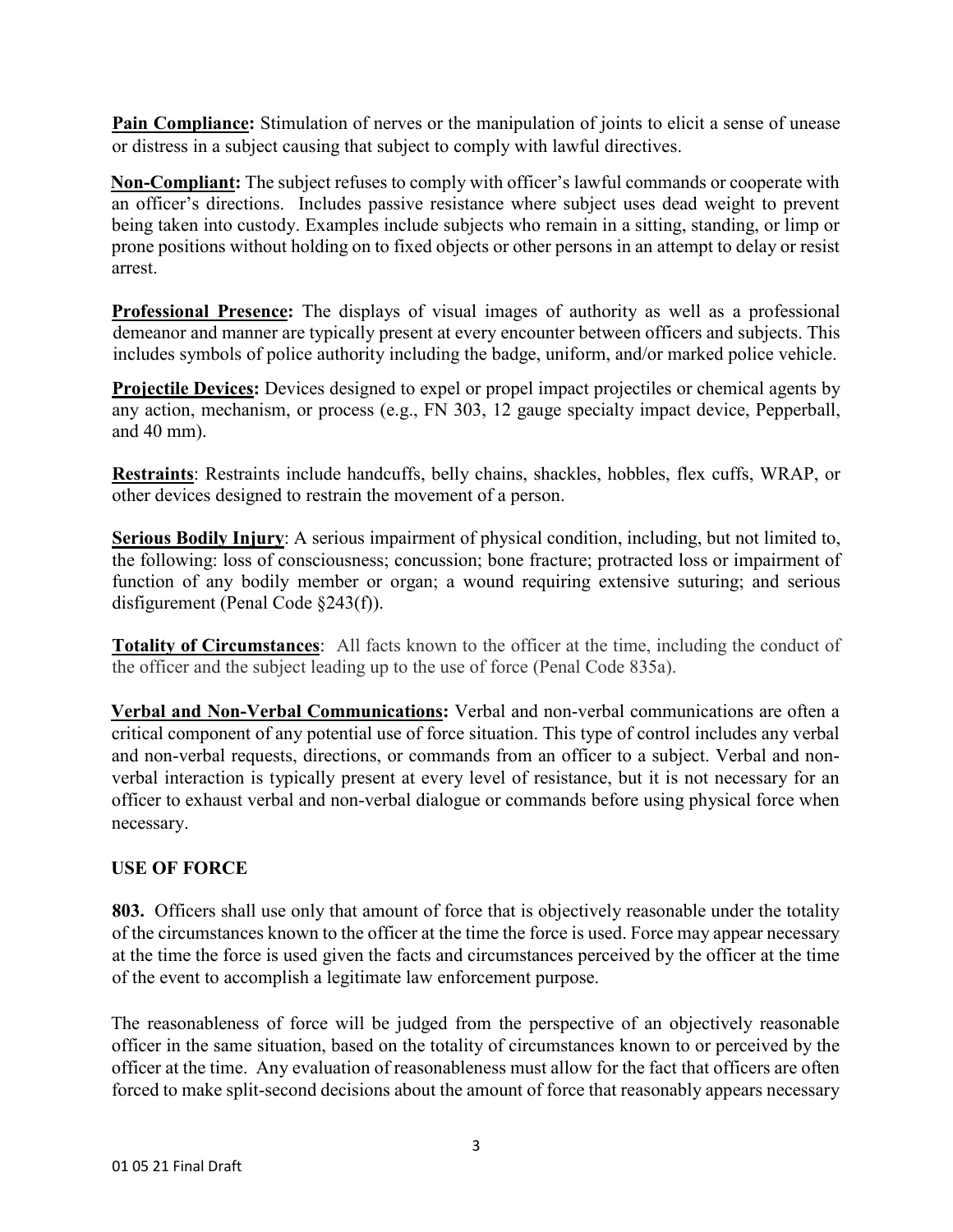in a particular situation, with limited information and in circumstances that are tense, uncertain and rapidly evolving.

Given that no policy can realistically predict every possible situation an officer might encounter, officers are entrusted to use well-reasoned discretion in determining the appropriate use of force in each incident.

It is also recognized that circumstances may arise in which officers reasonably believe that it would be impractical or ineffective to use any of the tools, weapons or methods provided by the Department. Officers may find it more effective or reasonable to improvise their response to rapidly unfolding conditions that they are confronting. In such circumstances, the use of any improvised device or method must nonetheless be reasonable, and utilized only to the degree that reasonably appears necessary to accomplish a legitimate law enforcement purpose under the totality of the circumstances.

While the ultimate objective of every law enforcement encounter is to avoid or minimize injury, nothing in this policy requires an officer to find the least intrusive or optimal response or to retreat or be exposed to possible physical injury before applying reasonable force.

**803.1 USE OF FORCE TO SEIZE EVIDENCE** Officers may use reasonable force to lawfully seize evidence and to prevent the destruction of evidence. However, officers should not use force solely to prevent a person from swallowing evidence or contraband. In the instance when force is used, officers should not intentionally use any technique that restricts blood flow to the head, restricts respiration or which creates a reasonable likelihood that blood flow to the head or respiration would be restricted.

**804. Duty to Intercede**. Any officer present and observing another officer using force that is clearly beyond that which is objectively reasonable under the circumstances shall, when in a position to do so, intercede to prevent the use of unreasonable force. An officer who observes another employee use force that exceeds the degree of force permitted by law shall promptly report these observations to a supervisor as soon as feasible.

**805. De-escalation.** When reasonable and practicable, officers should consider attempts to deescalate situations in their interactions with subjects, through the use advisements, warnings, verbal persuasion, and other tactics and alternatives to higher levels of force.

In addition, when reasonable, officers should evaluate the totality of circumstances presented at the time in each situation and, when feasible, consider and utilize reasonably available alternative tactics and techniques that may persuade an individual to voluntarily comply or may mitigate the need to use a higher level of force to resolve the situation before applying force (Government Code § 7286(b)(1)). Such alternatives may include but are not limited to: (a) Attempts to de-escalate a situation. (b) If reasonably available, the use of crisis intervention techniques by properly trained personnel.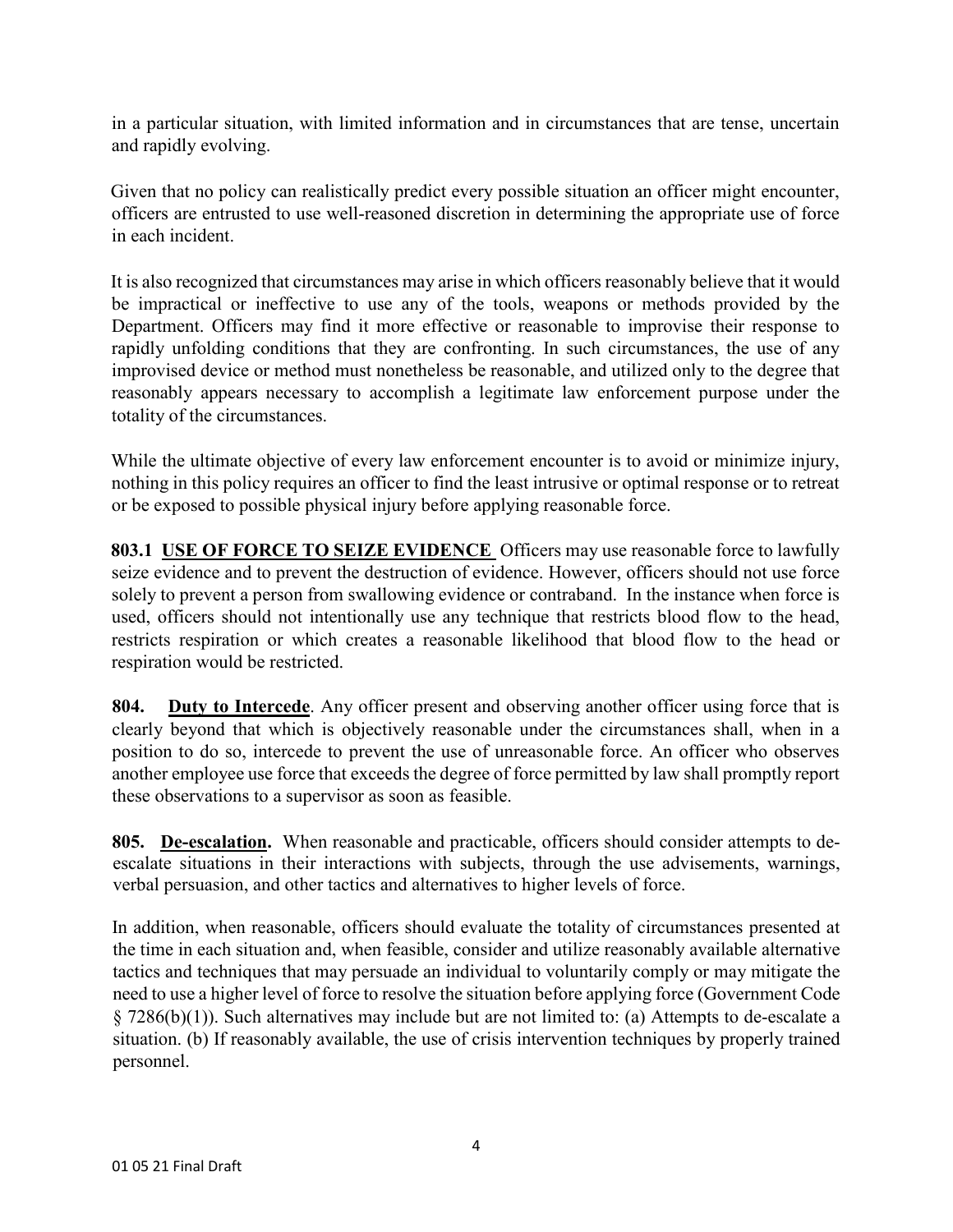**806. Verbal and Visual Warnings**. A verbal or visual warning of the intended use of force should precede its application, unless it would otherwise endanger the safety of officers or when it is not practicable due to the circumstances. The purpose of the warning is to:

- (a) Provide the individual with a reasonable opportunity to voluntarily comply with an officer's direction.
- (b) Provide other officers and individuals with a warning that a control device or weapon may be deployed.

The fact that a verbal or other warning was given or the reasons it was not given shall be documented by the officer deploying the control device, method or weapon in the related report.

**807. Use of Force to Effect an Arrest**. Any peace officer who has reasonable cause to believe that the person to be arrested has committed a public offense may use objectively reasonable force to effect an arrest, to prevent escape or to overcome resistance. A peace officer who makes or attempts to make an arrest need not retreat or desist from their efforts by reason of the resistance or threatened resistance of the person being arrested nor shall an officer be deemed the aggressor or lose the right to self-defense by the use of objectively reasonable force to effect the arrest, prevent escape or to overcome resistance (Penal Code § 835a(d)).

For purposes of this Section 807, "retreat" does not mean tactical repositioning or other deescalation techniques. (Penal Code §835a(d)).

**808. Factors Used to Determine the Reasonableness of Force**. When determining whether to apply force and evaluating whether an officer has used reasonable force, a number of factors should be taken into consideration, as time and circumstances permit. These factors include, but are not limited to:

- (a) Immediacy and severity of the threat to officers or others;
- (b) The conduct of the individual being confronted, as reasonably perceived by the officer at the time including whether the individual was actively resisting;
- (c) The time available to the officer to make a decision;
- (d) The conduct of the involved officer leading up to the use of force (Penal Code §835a);
- (e) Seriousness of the suspected offense or reason for contact with the individual;
- (f) Whether the person appears to be resisting, attempting to evade arrest by flight or is attacking the officer;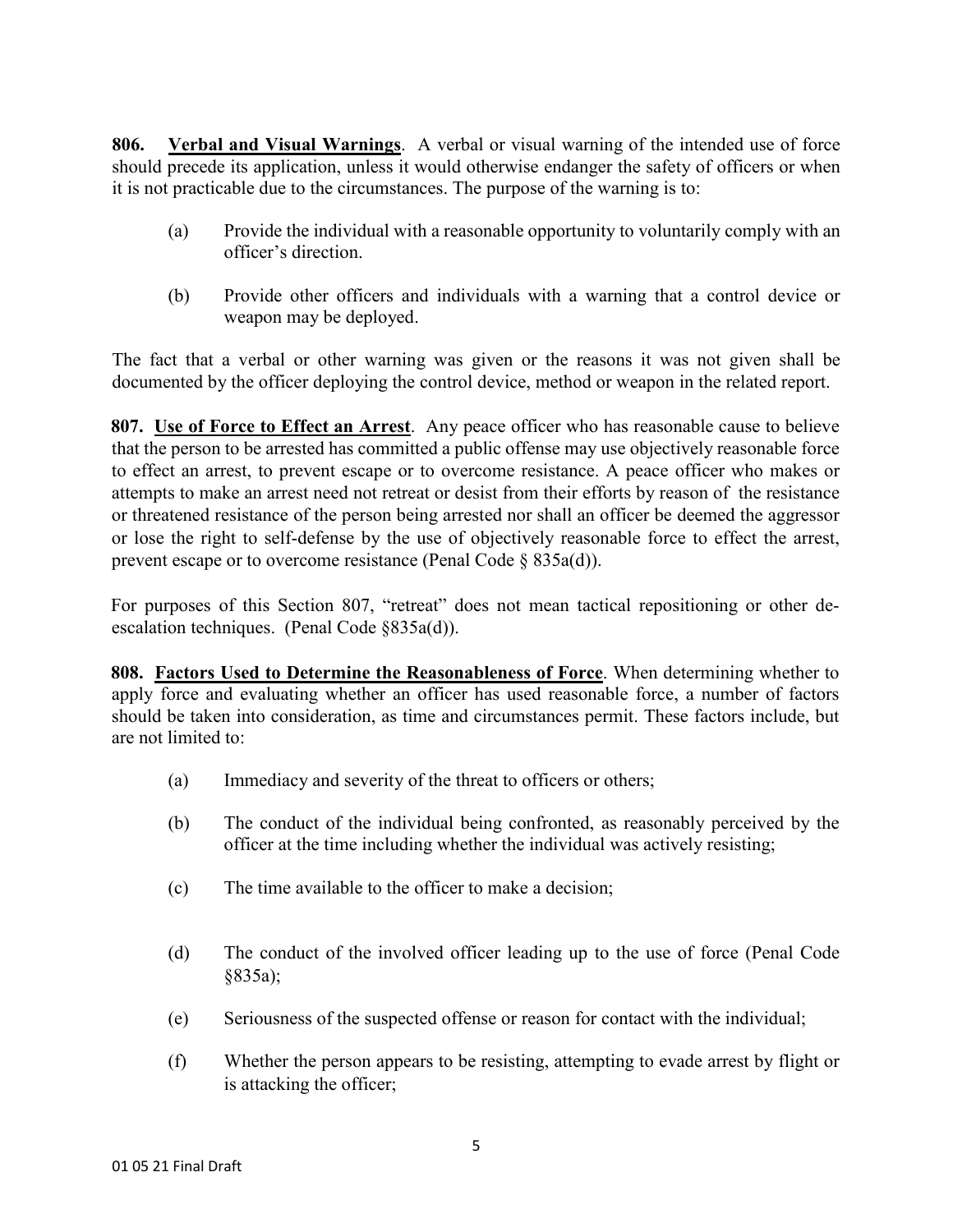- (g) Proximity to weapons or dangerous improvised devices;
- (h) Officer/subject factors including:
	- (1) Age, size, relative strength;
	- (2) Skill level;
	- (3) Injuries sustained or level of exhaustion or fatigue;
	- (4) The number of officers available vs. subjects;
	- (5) Prior contacts with the subject or awareness of any propensity for violence;
	- (6) Effects of drugs or alcohol;
	- (7) Environmental factors such as footing, lighting, sound and crowd conditions.
- (i) The degree to which the subject has been effectively restrained and the subject's ability to resist despite being restrained;
- (j) Whether the conduct of the subject no longer reasonably appears to pose an imminent threat to the officer or others;
- (k) The availability of other options and their possible effectiveness;
- (l) Training and experience of the officer;
- (m) Potential for injury to officers, suspects and others;
- (n) The risk and reasonably foreseeable consequences of escape;
- (o) The apparent need for immediate control of the subject or a prompt resolution of the situation;
- (p) Individuals who are known to be pregnant;
- (q) Elderly individuals or obvious juveniles;
- (r) Individuals who have been recently sprayed with a flammable chemical agent or who are otherwise in close proximity to any known combustible vapor or flammable material, including alcohol-based oleoresin capsicum (OC) spray;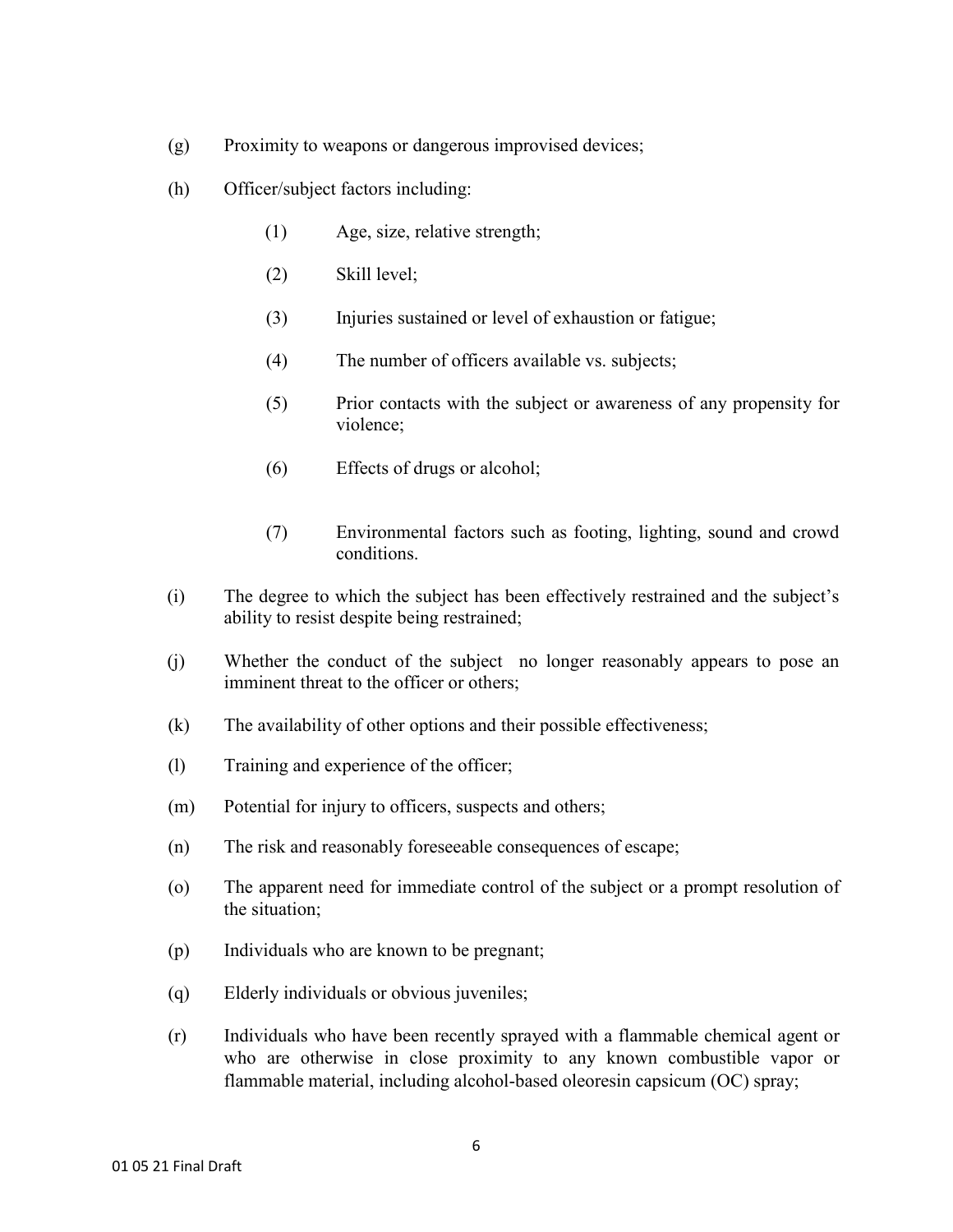- (s) Individuals whose position or activity may result in collateral injury (e.g., falls from height, operating vehicles);
- (t) Individuals with physical, mental health, developmental, or intellectual disabilities who may be limited in their abilities to understand and comply with officer commands;
- (u) Other exigent circumstances.

**809. Pain Compliance Techniques**. Pain compliance techniques may be very effective in controlling a non-compliant or actively resisting individual. Officers may only apply those pain compliance techniques for which the officer has received departmentally approved training and only when the use of such a technique appears objectively reasonable to further a legitimate law enforcement purpose.

The application of any pain compliance technique shall be discontinued once the officer determines that compliance has been achieved.

**810. Intermediate Force Application**. Intermediate force options are neither likely nor intended to cause death, but have a significant risk of bodily injury or harm. In situations where a subject is actively resisting and poses a threat to the safety of officers or the public, officer may use intermediate force where such force would be objectively reasonable under the totality of the circumstances. Intermediate force is typically appropriate to compel compliance by a subject displaying assaultive resistance. This force option includes devices intended to assist peace officers in gaining control of subjects who refuse to submit to lawful authority. This may include for example: batons, conducted energy devices (CED), oleoresin capsicum (OC) spray, chemical agents, restraints, and kinetic energy projectiles (KE).

**811. Deadly Force Applications**. A peace officer may use deadly force only when the officer reasonably believes, based on the totality of the circumstances, that such force is necessary to defend against an imminent threat of death or serious bodily injury to the officer or to another person. (Penal Code  $\S 835a(c)(1)(a)$ ). Officers must consider their surroundings and potential risks to bystanders, to the extent reasonable under the circumstances, before discharging a firearm (Govt. Code 7286).

An officer may only use the level of force that they reasonably believe is proportional to the seriousness of the suspected offense or a reasonably perceived level of actual or threatened resistance (SB 230; Govt. Code 7286).

A peace officer may use deadly force to apprehend a fleeing person for any felony that threatened or resulted in death or serious bodily injury, if the officer reasonably believes that the person will cause death or serious bodily injury to another unless immediately apprehended. Where feasible, a peace officer shall, prior to the use of force against such fleeing suspect, make reasonable efforts to identify themselves as a peace officer and to warn that deadly force may be used, unless the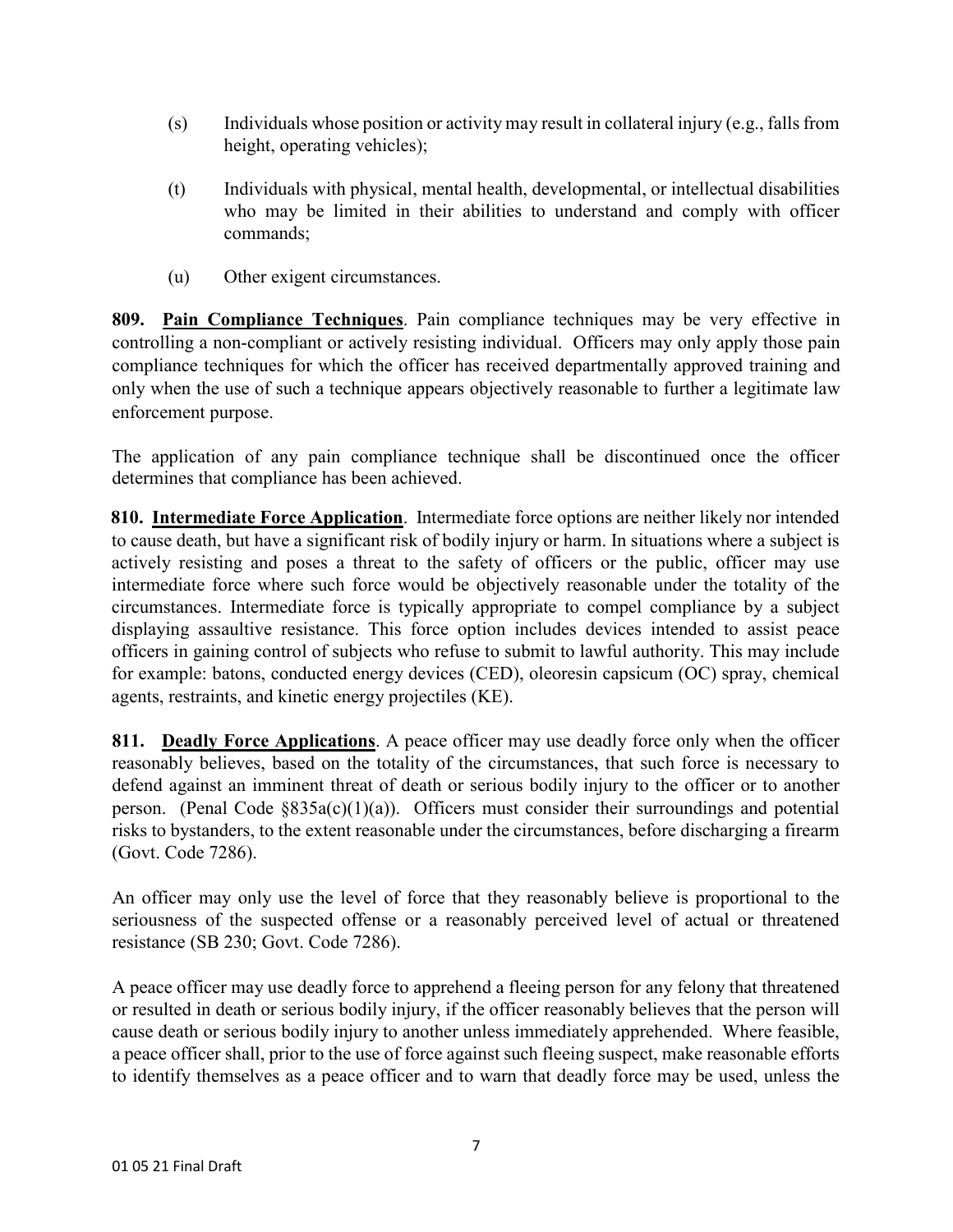officer has objectively reasonable grounds to believe the person is aware of those facts. (Penal Code  $§835a(c)(1)(B)$ ).

A peace officer shall not use deadly force against a person based on the danger that person poses to themselves, if an objectively reasonable officer would believe the person does not pose an imminent threat of death or serious bodily injury to the peace officer or to another person. (Penal Code §835a(c)(2).

As used in this Section 811, the following terms have the following meanings:

- (a) "Totality of the circumstances" means all facts known to the peace officer at the time, including the conduct of the officer and the subject leading up to the use of deadly force (Penal Code §835a(e)(3));
- (b) A threat of death or serious bodily injury is "imminent" when, based on the totality of the circumstances, a reasonable officer in the same situation would believe that a person has the present ability, opportunity, and apparent intent to immediately cause death or serious bodily injury to the peace officer or another person. An imminent harm is not merely a fear of future harm, no matter how great the fear and no matter how great the likelihood of the harm, but is one that, from appearances, must be instantly confronted and addressed. (Penal Code §835a(e)(2)).

# **PROCEDURES FOLLOWING THE USE OF FORCE**

**812. Medical Attention.** Prior to booking or release, medical attention shall be obtained for any person to whom force has been applied who:

- (a) Exhibits signs of physical distress;
- (b) Has sustained visible injury;
- (c) Expresses a complaint of injury or continuing pain;
- (d) Was rendered unconscious; or
- (e) Exhibits extreme agitation.

In such situations, officers shall ensure that the person is monitored until medical attention is obtained.

**813. Medical Emergencies.** Persons who exhibit extreme agitation, violent irrational behavior accompanied by profuse sweating, extraordinary strength beyond their physical characteristics and imperviousness to pain (sometimes called "excited delirium"), or who experience a protracted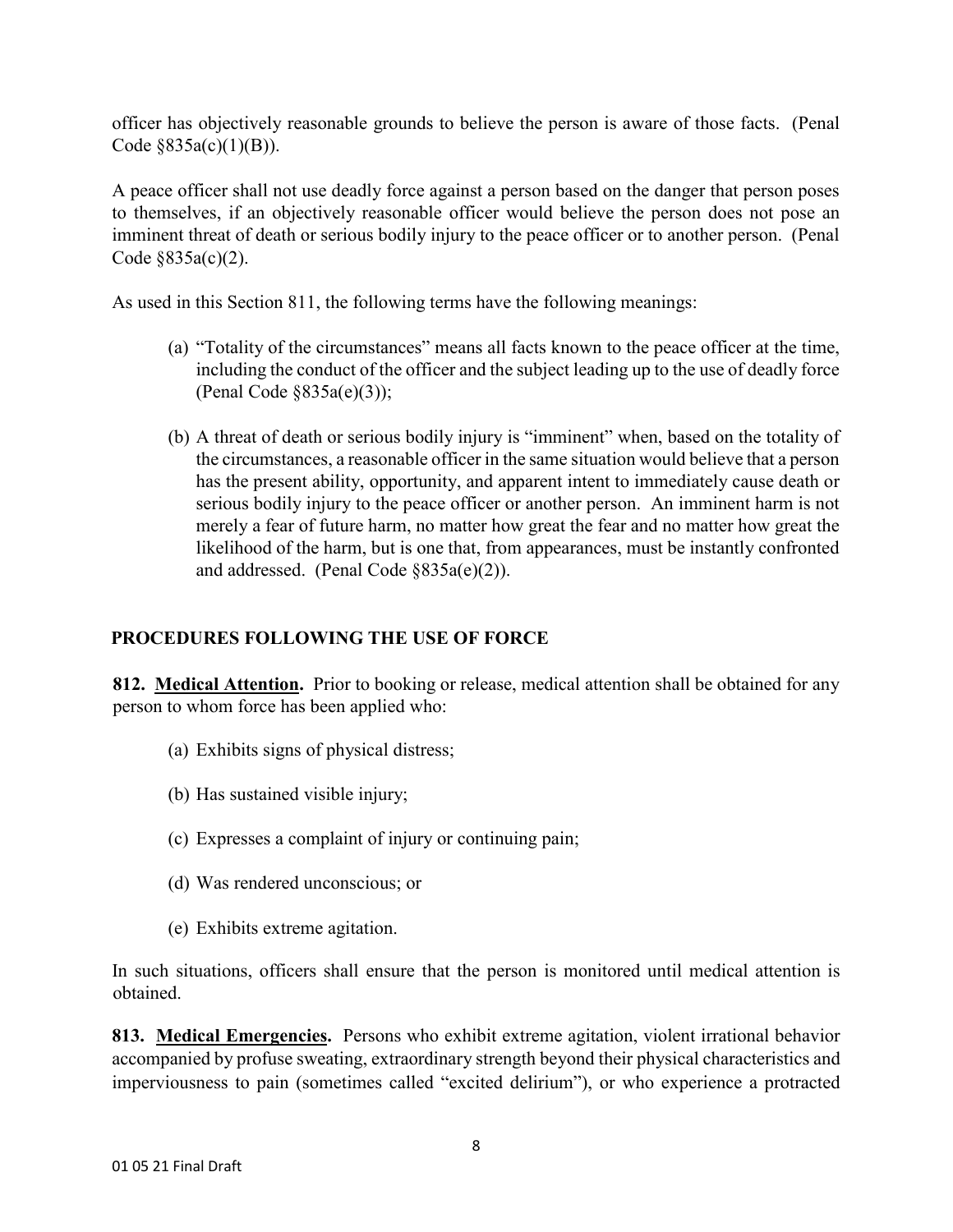physical encounter with multiple officers to be brought under control, may necessitate special medical consideration.

(a) Calls involving these persons may be considered medical emergencies. Officers who reasonably suspect a medical emergency should request medical assistance as soon as practicable and have medical personnel stage away if appropriate.

**814. Providers of Medical Attention.** Based upon the officer's initial assessment of the nature and extent of the subject's injuries, medical attention may consist of examination by fire personnel, EMT's, paramedics, hospital staff or medical staff at the jail.

**815. Refusal of Medical Attention**. If any individual refuses medical attention, such a refusal shall be fully documented in related reports and, whenever practicable, should be witnessed by another officer and/or medical personnel. If a recording is made of the contact or an interview with the individual, any refusal should be included in the recording, if possible.

**816. Notification**. When an officer reasonably believes that there is a medical risk to a person following any use of force, the on-scene supervisor, or if unavailable, the primary handling officer shall ensure that any person providing medical care or receiving custody of such person is informed that the person was subjected to force. This notification shall include a description of the force used and any other circumstances the officer reasonably believes would be potential safety or medical risks to the subject (e.g., prolonged struggle, extreme agitation, impaired respiration).

# **REPORTING THE USE OF FORCE OR DISPLAY OF WEAPON OR CONTROL DEVICES**

817. Documentation. Any use of force or display of a weapon or control device to gain compliance by a member of this department shall be documented promptly, completely and accurately in an appropriate report, depending on the nature of the incident. The officer should articulate the factors perceived and why they believed the use of force was reasonable under the circumstances.

To collect data for purposes of training, resource allocation, analysis and related purposes, the Department may require the completion of additional report forms, as specified in department policy, procedure or law.

**818. Supervisory Notification**. Supervisory notification shall be made as soon as practicable following any of the following circumstances:

- (a) Any use of force as defined in Section 802 of this Chapter;
- (b) Any display of weapons or control devices in order to gain compliance;
- (c) Any person alleges any use of force;
- (d) The individual indicates intent to pursue litigation with allegations of use of force;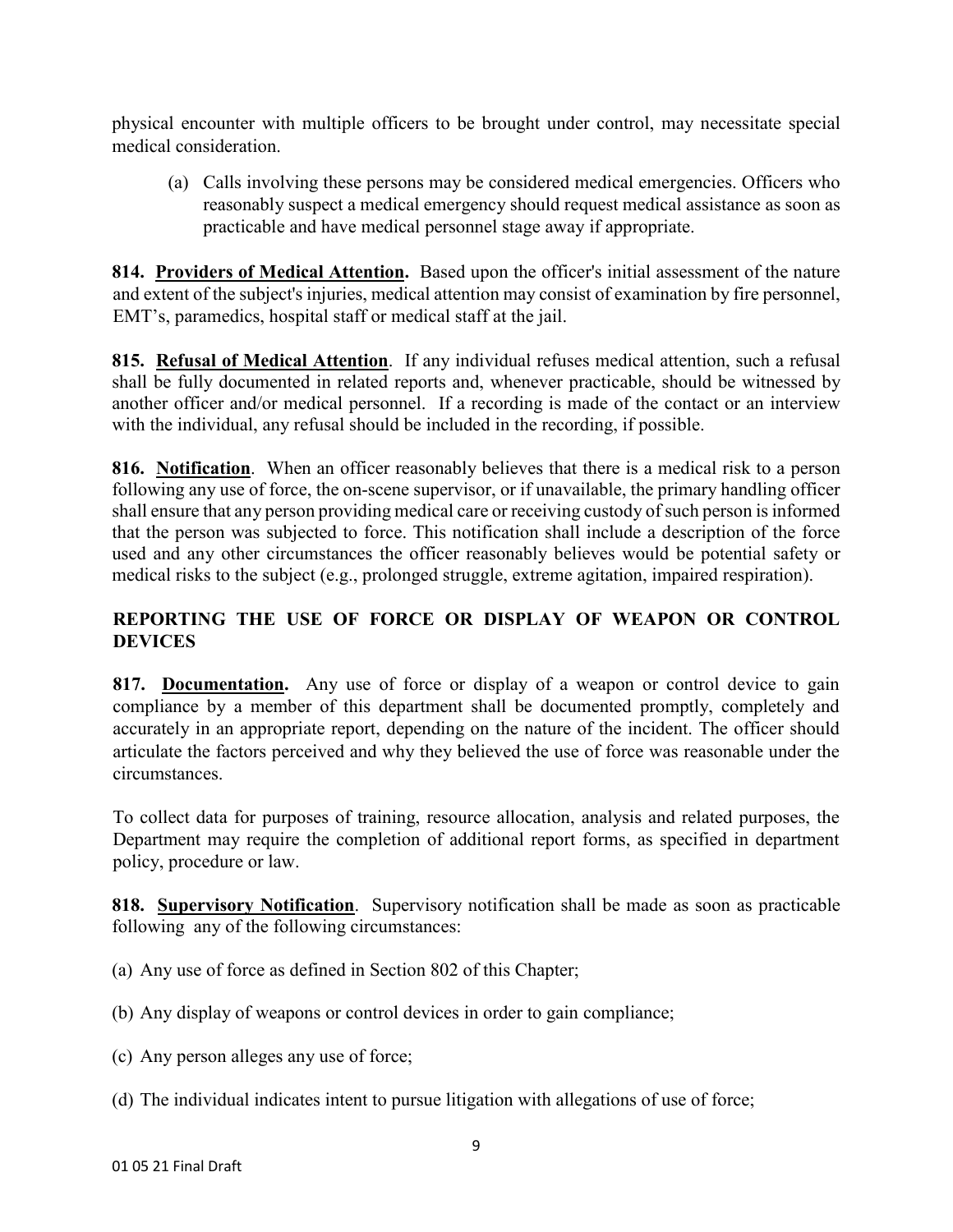- (e) Any application of a restraint device to a non-compliant subject;
- (f) A non-Injury or Property Damage Intentional Discharge of a Firearm Incident (which includes an intentional discharge at anything other than a person, such as a dog);
- (g) Unintentional discharge of a firearm or control device;

**818.1 Supervisor's Administrative Reporting**. Once notified, the supervisor shall respond to the scene in a timely manner in every instance described in Section 818 of this Chapter. The supervisor will investigate the incident and complete a Supervisor's Use of Force Review form. In the event that a supervisor is unable to respond to the scene of an incident involving the reported application of force, the supervisor is still expected to complete as much of the Supervisor's Use of Force Review form as circumstances permit.

#### **818.2 Supervisor's Responsibilities**. The supervisor is expected to:

- (a) Obtain the basic facts from the involved officers. Absent an allegation of misconduct or excessive force, this will be considered a routine contact in the normal course of duties;
- (b) Ensure that any injured parties are examined and treated;
- (c) When possible, separately obtain a recorded interview with the subject upon whom force was applied. A determination must be made if *Miranda* rights are applicable. If *Miranda* rights are not applicable, the following shall apply:
	- (1) The content of the interview shall be summarized or included in any related criminal charges;
	- (2) The fact that a recorded interview was conducted shall be documented in the appropriate report(s);
	- (3) The recording of the interview shall be distinctly marked for retention until all potential for civil litigation has expired.
- (d) If *Miranda* rights are applicable, then no interview with the subject upon whom the force was applied shall be conducted unless the subject waives his/her rights;
- (e) Once any initial medical assessment has been completed or first aid has been rendered, ensure that photographs have been taken of any areas involving visible injury or complaint of pain, as well as overall photographs of uninjured areas. These photographs should be retained until all potential for civil litigation has expired;
- (f) Identify any witnesses not already included in related reports;
- (g) Review and approve all related reports;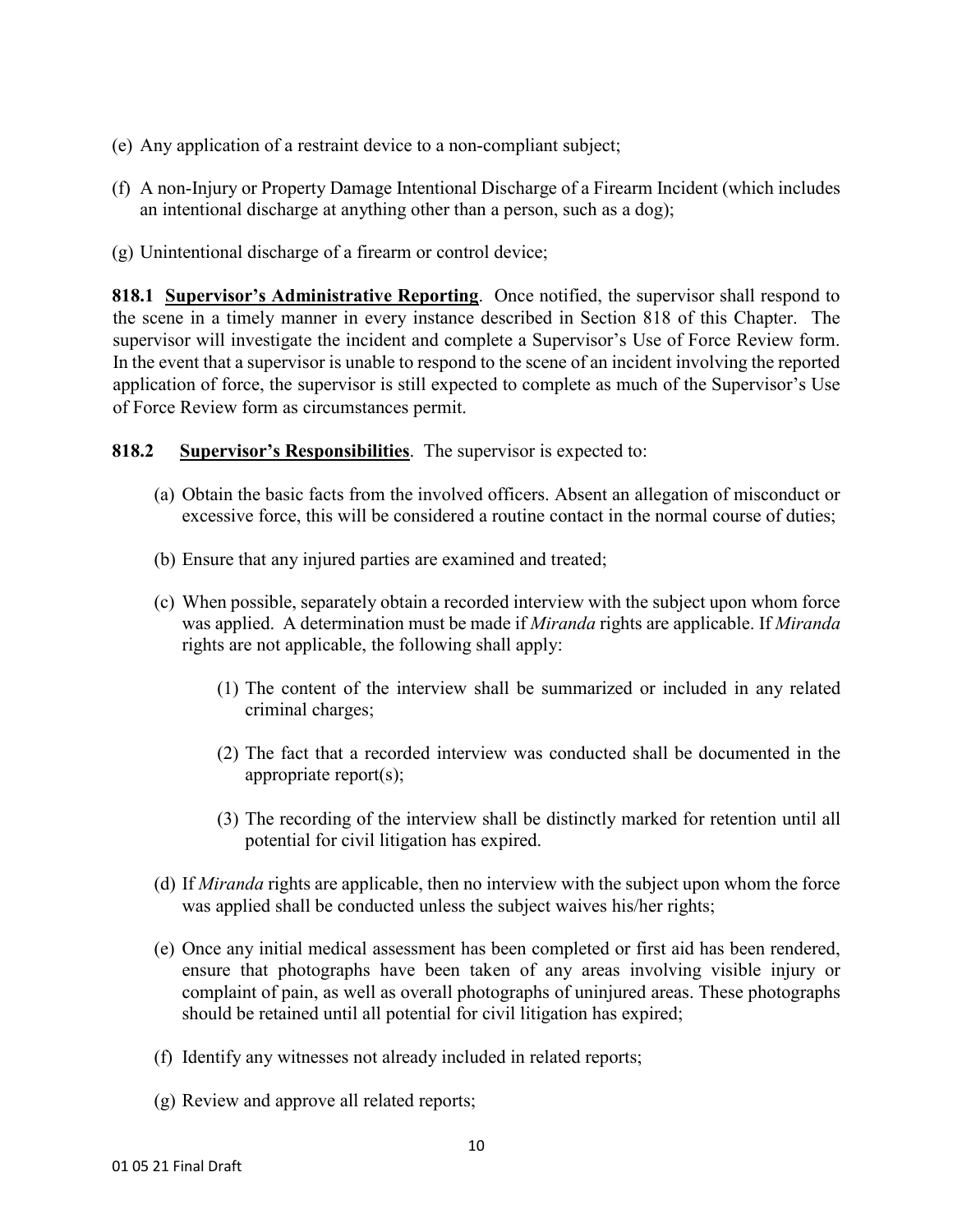(h) Should the supervisor determine that any application of force was not within policy, the Chief of Police or designee will determine the appropriate next steps.

## **COMMAND LEVEL REVIEW**

**819.** The Chief of Police or designee shall assign a member of his or her command staff to review each use of force by any personnel within his or her command to ensure compliance with this policy and to address any training issues. The assigned command staff member is responsible to review the Use of Force Report package (e.g. Supervisor's Use of Force Review, crime and arrest reports, photographs, and/or other pertinent information). After final review, the Office of the Chief of Police will ensure that custody and storage of the Use of Force Report package complies with legal statutes and policies.

## **REPORTING TO THE CALIFORNIA DEPARTMENT OF JUSTICE**

**820.** The Chief of Police or designee shall ensure that data required by the Department of Justice (DOJ) regarding all officer-involved shootings and incidents involving use of force resulting in serious bodily injury is collected and forwarded to the DOJ as required by Government Code §12525.2.

#### **FIREARMS**

**821.** Firearm safety shall be a primary concern of all sworn personnel whether on or off duty.

**822.** All firearms deployed and in use by UCPD officers shall be in compliance with the UCPD Systemwide Weapons Inventory List. Weapons not approved for use by the University of California shall not be deployed. The list of approved weapons shall be reviewed and updated annually by the Council of Police Chiefs. Each campus Chief of Police shall personally approve the specific weapons available to the department's officers from the UCPD Systemwide Weapons Inventory List.

**822.1 Approval**. Each campus Chief of Police shall approve the specific weapons available to the department's officers from the UCPD Systemwide Weapons Inventory List.

**822.2 Authorization.** Firearms shall be used only by department personnel who have been authorized by the Chief of Police, trained, and who are qualified in their proficient operation. While on duty, authorized personnel shall carry only firearms and ammunition issued or approved by the department and in accordance with the Systemwide Weapons Inventory List.

**822.3 Inter-campus Use**. Officers who are authorized to carry a weapon at their home campus shall not be precluded from carrying that weapon when working at another campus.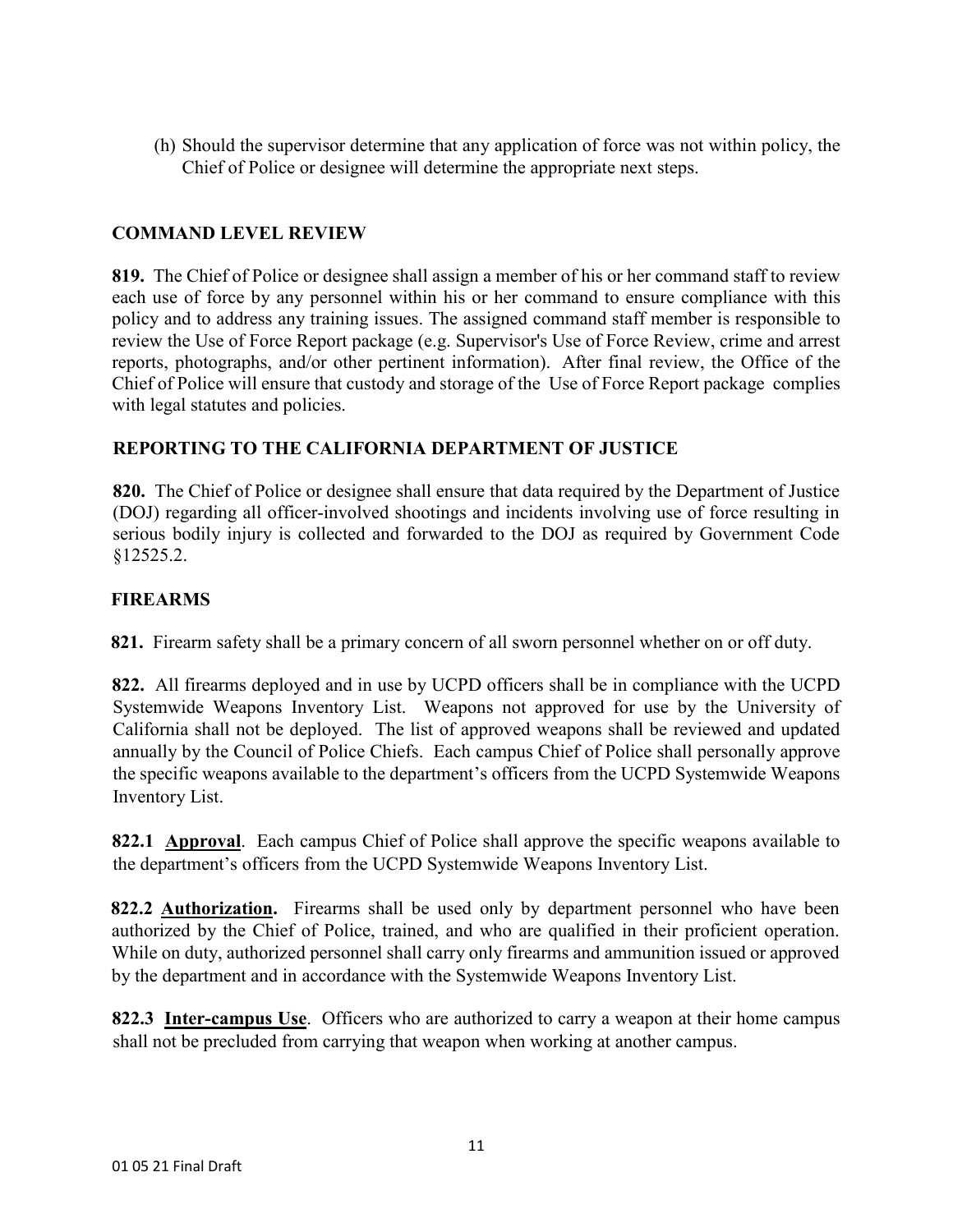**823. Carrying by Plainclothes Officers**. Plainclothes officers carrying firearms shall also carry their badges, except as authorized by the Chief of Police. If carrying their firearms displayed, plainclothes officers shall also prominently display their badges.

**824. Registration.** Authorized personnel shall register with the department all personally owned firearms carried or used in the performance of their duties.

**825. Off-Duty Firearms.** Officers shall not be required to carry firearms while off duty.

**826. Firearms, Personal Use.** It is not intended that these University wide Police Policies and Administrative Procedures, specifically those in this chapter, preclude police officers from using personally owned firearms in hunting or in recognized sports activities in which firearms are customarily used.

**827. Off Duty Firearms--Non-Sworn.** Nothing in this Chapter is intended to authorize nonsworn personnel to carry firearms while on or off duty.

**828. Authorized Firearms--Off Duty.** If an officer chooses to carry a weapon other than that approved for on-duty use while off duty, the officer shall obtain written approval from the Chief of Police.

**829. Off Duty Firearms Proficiency.** The Chief of Police shall establish a policy relating to proficiency requirements for off-duty firearms.

**830. Display of Firearms.** Officers shall not unnecessarily draw, display or carelessly handle a firearm at any time, while on or off duty.

Officers should use sound discretion when drawing a firearm in public by considering the following guidelines (Government Code § 7286(b)):

If the officer does not perceive an imminent threat but reasonably believes that the potential for such threat exists (e.g., building search), firearms should generally be kept in the low-ready or other position not directed toward an individual. If the officer reasonably believes that an imminent threat exists based on the totality of circumstances presented at the time (e.g., high-risk stop, tactical entry, armed encounter), firearms may be directed toward such imminent threat until the officer no longer perceives such threat. Once it is reasonably safe to do so, officers should carefully secure all firearms.

**830.1 Drawing or Exhibiting Firearms.** Unnecessarily or prematurely drawing or exhibiting a firearm limits an officer's alternatives in controlling a situation, creates unnecessary anxiety on the part of the public, and may result in an unwarranted or accidental discharge of the firearm. Officers shall not draw or exhibit a firearm unless the circumstances surrounding an incident creates a reasonable belief that it may be necessary to use the firearm in conformance with the policies on the use of firearms. When a firearm is drawn or exhibited to gain compliance from a subject, the circumstances shall be documented.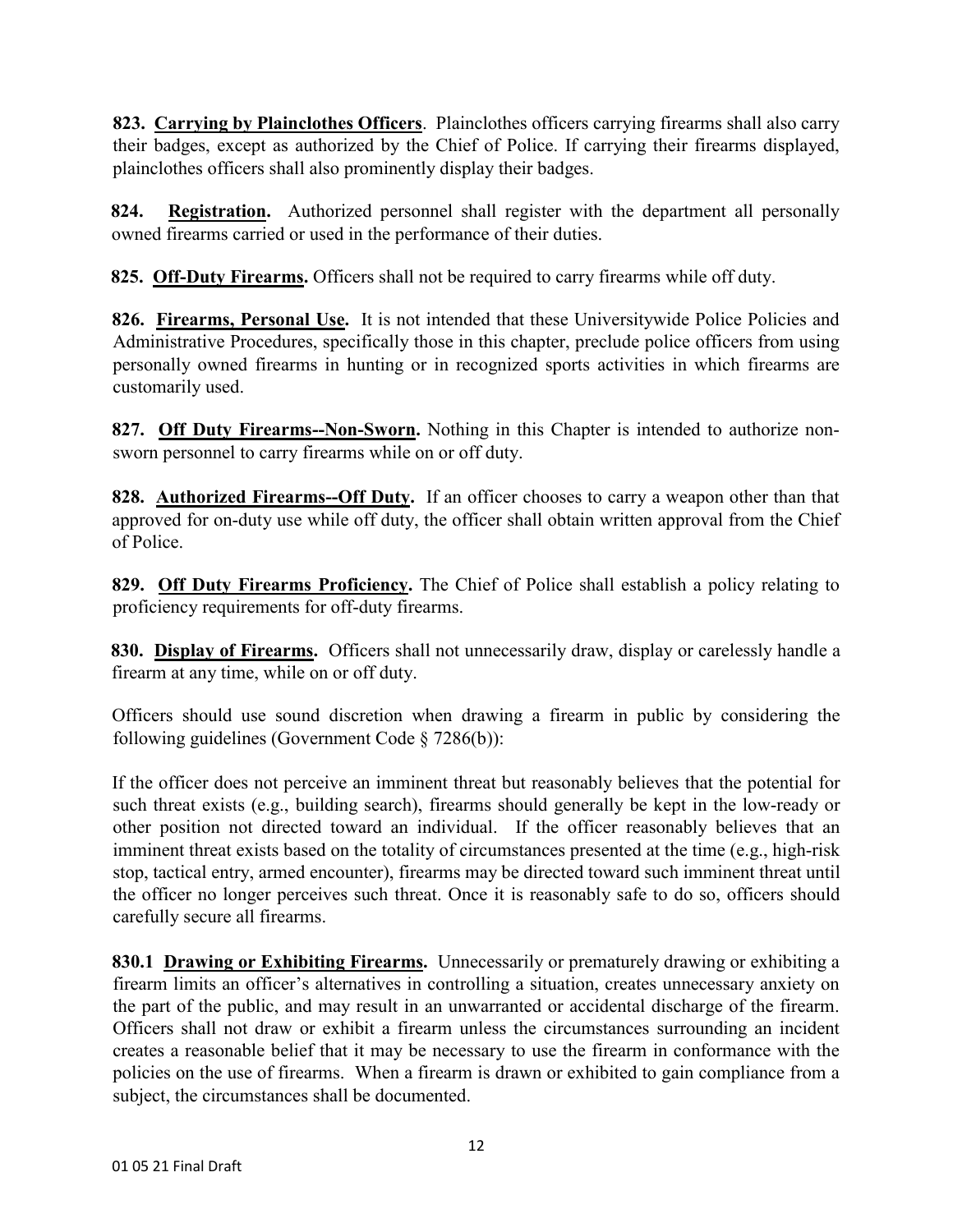**830.2 Shooting at or from Moving Vehicles**. Shots fired at or from a moving vehicle are rarely effective. Where feasible, officers should attempt to move out of the path of an approaching vehicle instead of discharging their firearm at the vehicle or any of its occupants. An officer should only discharge a firearm at a moving vehicle or its occupants when the officer reasonably believes there are no other reasonable means available to avert the threat of the vehicle, or if deadly force other than the vehicle is directed at the officer or others.

Officers should not shoot at any part of a vehicle in an attempt to disable the vehicle.

**831. Reporting the Discharge of Firearms.** Except as provided in the policy or during training or lawful recreational use, any member who discharges a firearm intentionally or unintentionally, on- or off-duty, shall make an oral report to a ranking officer as soon as circumstances permit, and shall file a written report in addition to any police report, as soon as possible, describing the incident fully. Officers participating in training or lawful recreational use shall report a discharge resulting in injury or death.

**832. Inappropriate Use of Firearms – Disciplinary Action.** An officer shall be subject to corrective action or dismissal should the discharge or public display of a firearm by the officer involve the following:

- (a) A violation of the law;
- (b) A violation of a University Police order relating to the discharge or display of firearms;
- (c) A wanton disregard for public safety;
- (d) Warning shots are prohibited. Shots fired for the purpose of summoning aid are discouraged and may not be discharged unless the member reasonably believes that they are necessary, likely to be effective, and reasonably safe.
- (e) Misconduct, including but not limited to:
	- (1) Being under the influence of alcohol or drugs;
	- (2) Unjustified display of authority;
	- (3) Use of official position for personal advantage;
	- (4) Dereliction of duty;
	- (5) The accidental discharge of a firearm through carelessness or misbehavior;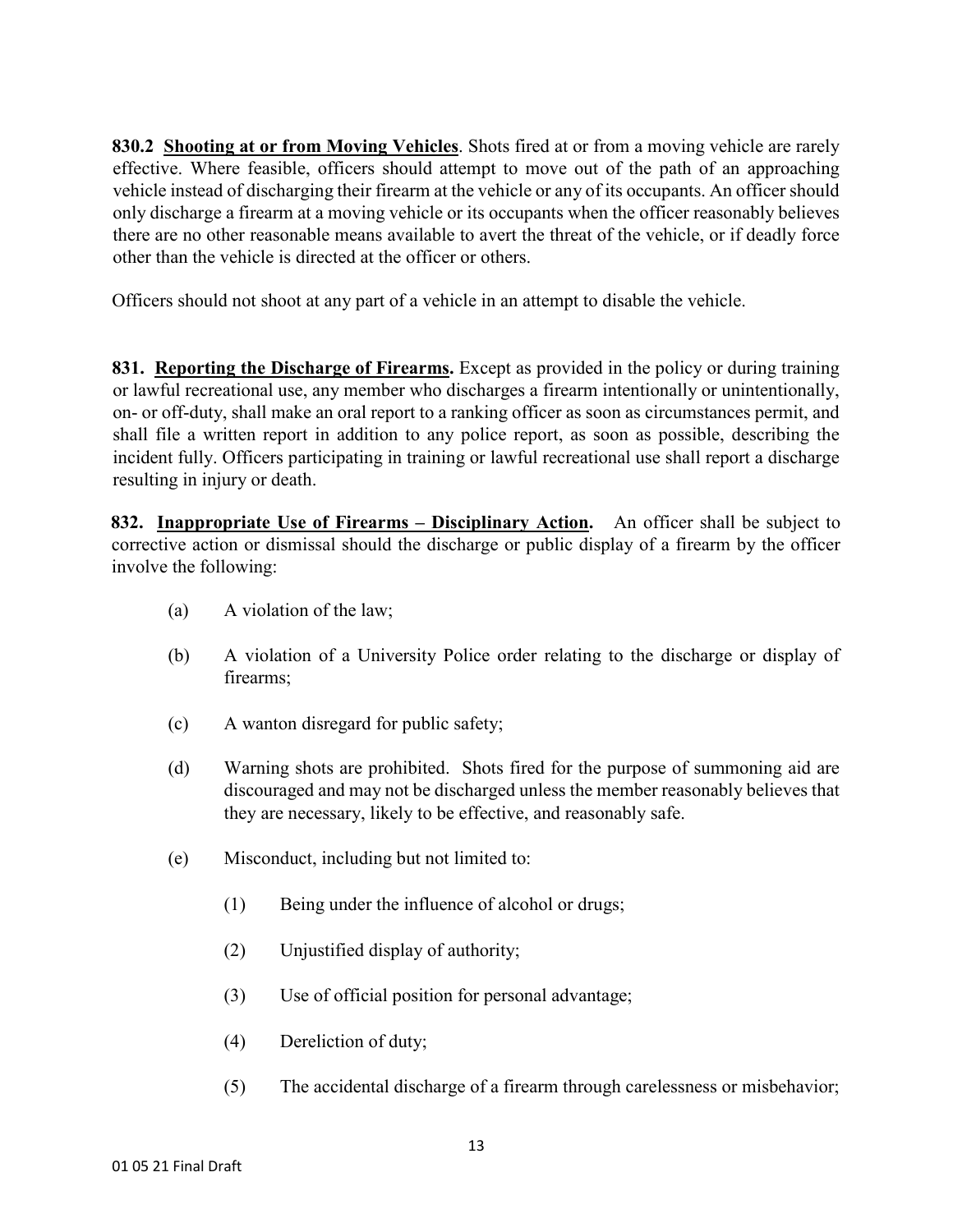(6) Any other misuse of a firearm.

**833. Firearms Proficiency.** Every peace officer shall achieve and maintain firearms proficiency in accordance with the requirements of this section.

**833.1 Proficiency Requirement.** All officers shall demonstrate firearms proficiency at least annually on a departmental approved police shooting course.This includes the primary duty firearm, any secondary firearm, any off duty firearm, as well as approved rifles and shotguns used on-duty.

833.2 Failure to Report. Officers who fail to report for scheduled firearms training without a valid excuse may be subject to corrective action.

**833.3 Course Rules.** Proficiency scores shall be attained in conformance with all course rules.

**833.4 Record Retention.** Records of qualifications shall be held for a minimum of 2 years.

**833.5 Firearms**-**Accessories Requirement.** Proficiency scores shall be attained using the departmentally approved firearm, holster and loading devices usually carried by the officer.

**833.6 Special Weapons--Requirement.** Proficiency must be attained at least once a year as a condition of approval to carry non-regulation or special weapons on or off duty. Officers requesting permission to carry non-regulation firearms off duty must purchase all ammunition at their own expense.

**833.7 Failure to Demonstrate Proficiency.** Failure to meet the required standard is considered unsatisfactory performance and may be subject to corrective action or dismissal in accordance with applicable personnel policies.

**833.8 Exceptions.** Exceptions to this Section 833 may be made only by the Chief of Police.

# **CONTROL DEVICES - GENERAL**

**834.** In order to control subjects who are violent or who demonstrate the intent to be violent, the University of California authorizes officers to use selected control devices in accordance with the guidelines in this policy. Control devices include batons, Conducted Energy Devices (CED), oleoresin capsicum (OC) spray, chemical agents, restraints, projectile devices, and kinetic energy projectiles.

**834.1. Approval and Issuance**. Control devices described in this policy may be carried and used only if the device has been issued by the Department or approved by the Chief of Police or the designee.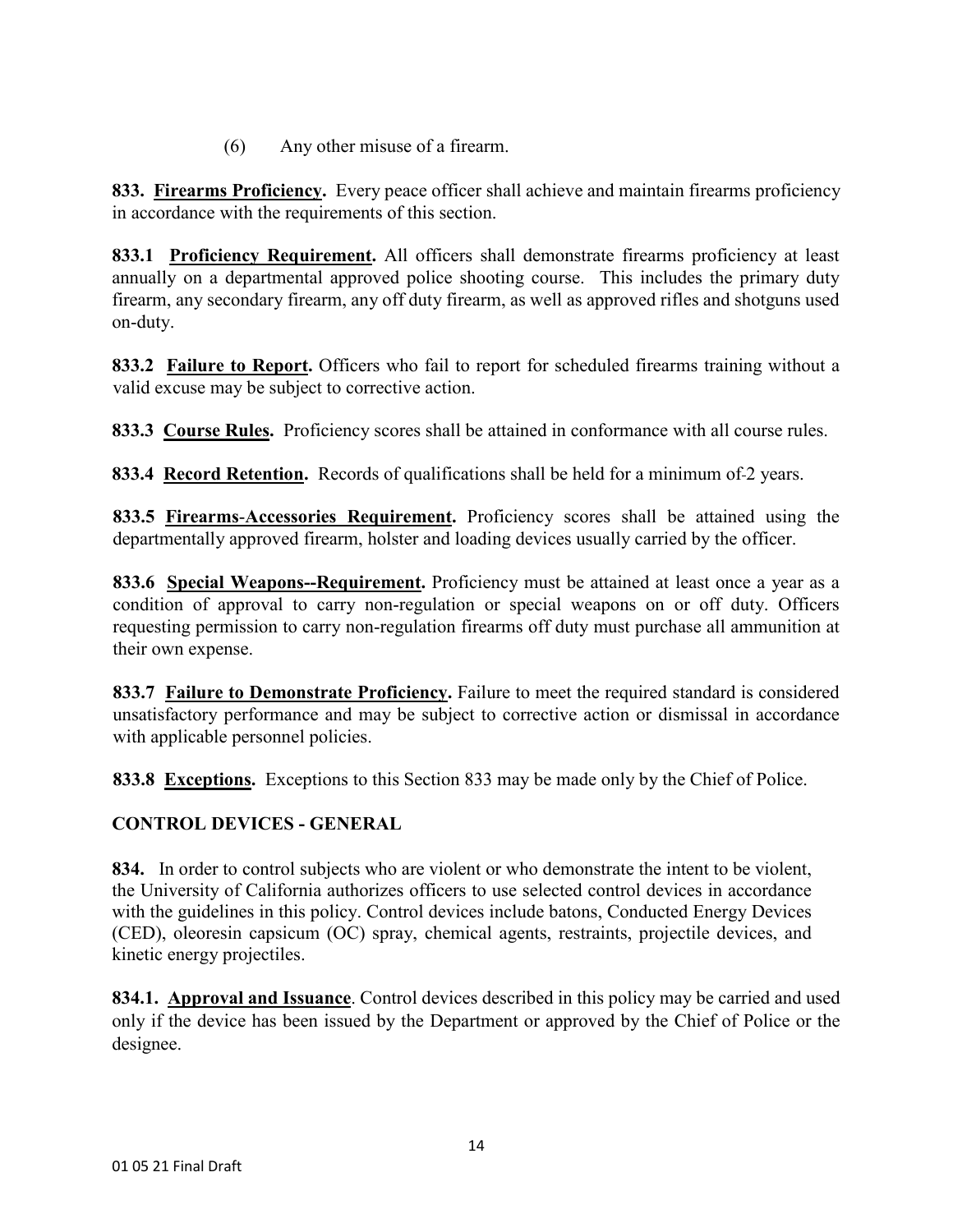**834.2. Training**. Sworn members of the Department deploying control devices must have satisfactorily completed a training course conducted by the Department in the appropriate use of the specific firearm and control device. Recertification of proficiency in the use of the specific firearms and control devices will be conducted at regular intervals or as specified by the firearms and control device manufacturer, if applicable. Appropriate training records will be maintained by each department and will comply with POST guidelines for roster retention and submission.

The Chief of Police or designee shall ensure that all personnel who are authorized to carry a firearm and control device have been properly trained and certified to carry the specific firearm and control device and are retrained or recertified as necessary. Additionally, the Chief of Police or designee will ensure:

- (a) Proficiency training shall be monitored and documented by a certified instructor;
- (b) All training and proficiency will be documented in the officer's training file;
- (c) Officers who fail to demonstrate proficiency with the control device or knowledge of the Department's Use of Force Policy will be provided remedial training. If an officer cannot demonstrate proficiency with a specific control device or knowledge of the Use of Force Policy after remedial training, the officer will be restricted from carrying the delivery system and may be subject to discipline.

**834.3. Inspection**. Officers will inspect the authorized control devices assigned to them to ensure that the device is in proper working order before use.

**834.4. Use of Control Devices.** Control devices may be used when a decision has been made to restrain, arrest or gain control of an individual or group of individuals who are engaging in, or have demonstrated the intent to engage in violent behavior and reasonably appear to have the potential to harm officers, themselves or others, and the use of the device appears objectively reasonable under the circumstances.

**834.5 Use of Control Devices in Crowd Control Situations.** Unless exigent circumstances exist, the use of force in crowd control situations should be authorized by the Chief of Police or the designee after consultation with the Chancellor or their designee.

**834.6 Impact Areas.** When using control devices, officers should carefully consider potential impact areas and foreseeable injuries and avoid unintentional targets.

**834.7 Warnings**. When reasonable and practicable, a warning and opportunity to comply should precede the use of these devices.

**834.8 Drawing or exhibiting control devices.** When a control device is drawn or exhibited to gain compliance from a subject, the circumstances shall be documented.A baton held in port arms position does not need to be documented.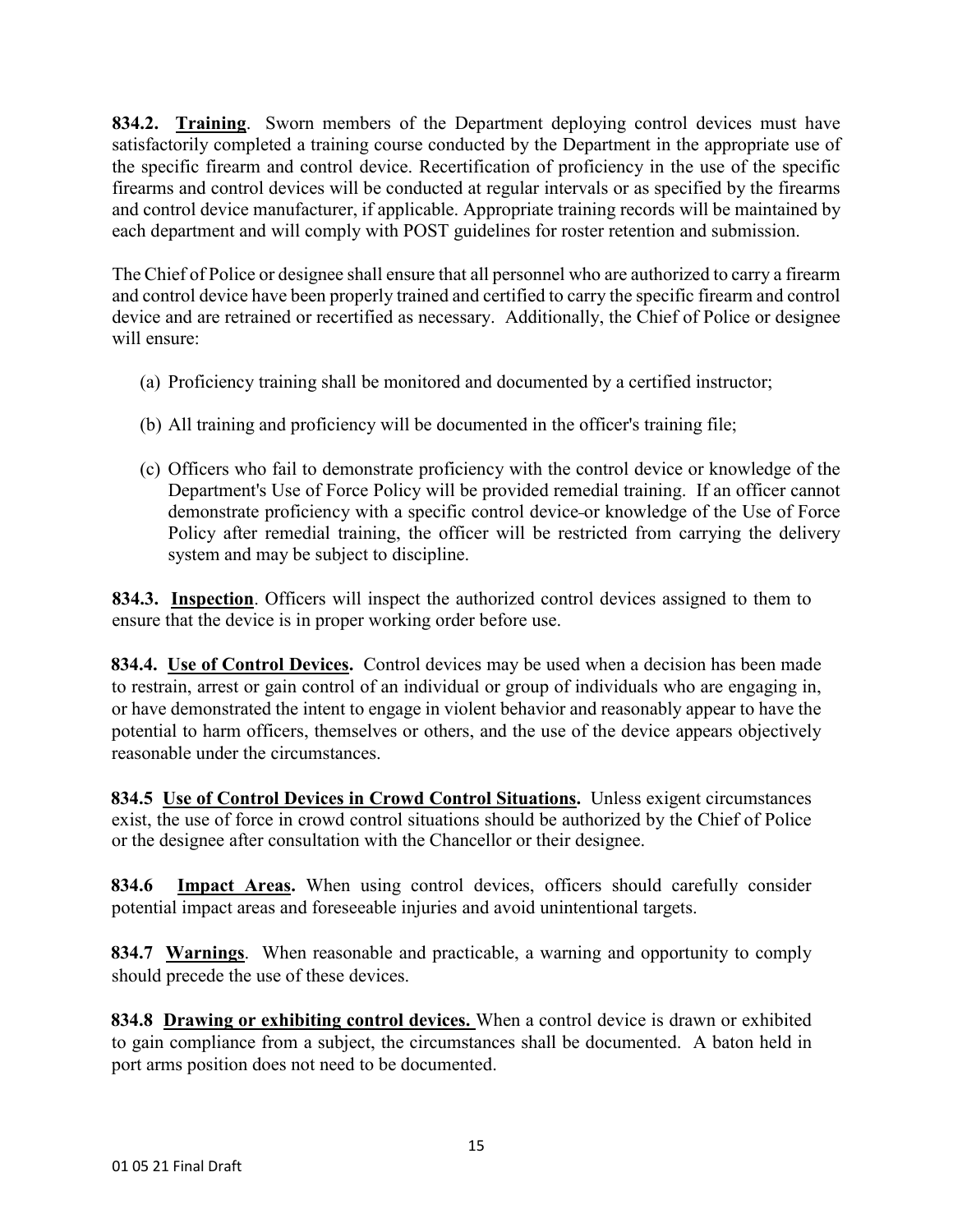# **CONTROL DEVICES - CHEMICAL AGENTS**

**835.** Chemical agents may include CS, CN, oleoresin capsicum (OC), and HC.

**835.1 Authorization**. Only the Chief of Police, Watch Commander, or Incident Commander may authorize the delivery and use of chemical agents other than OC, and only after evaluating all conditions known at the time and determining that such force appears to be objectively reasonable under the totality of the circumstances.

**835.2 Use for Dispersal**. Chemical agents should not be used against individuals or groups who merely fail to disperse and do not reasonably appear to present a risk to the safety of officers or the public.

**835.3 Notification of Fire Personnel**. When practicable, fire personnel should be alerted or summoned to the scene prior to the deployment of chemical agents to control any fires and/or to assist in providing medical aid or gas evacuation if needed.

**835.4 Post-Exposure Assistance**. Persons who have been sprayed with or otherwise affected by the use of chemical agents should be promptly provided with sufficient clean water to thoroughly flush the affected area(s) when practicable.

**835.5 Post-Exposure Notice.** Whenever chemical agents have been introduced into a residence, building interior, vehicle or other enclosed area, officers should provide the owners or available occupants with notice of the possible presence of residue that could result in irritation or injury if the area is not properly cleaned. Such notice should include advisement that clean-up will be at the owner's expense. Information regarding the method of notice and the individuals notified should be included in related reports.

## **CONTROL DEVICES - POLICE BATONS**

**836.** When carrying a baton, uniformed personnel shall carry the baton in its authorized holder. Plainclothes and non-field personnel may carry the baton as authorized and in accordance with the needs of their assignment or at the direction of their supervisor.

**836.1 Baton Use**. The need to immediately control a suspect must be weighed against the risk of causing serious injury. The head, neck, throat, spine, heart, kidneys and groin should not be intentionally targeted except when the officer reasonably believes the suspect poses an immediate threat of serious bodily injury or death to the officer or others.

**836.2 Baton Use in Crowd Control Situations**. During crowd control situations, subjects may be encountered who refuse to disperse or respond to verbal directions. When this type of behavior confronts officers, the baton may be used as a pushing instrument to gain compliance. It may also be used as an impact weapon depending on the degree of active resistance or assaultive resistance demonstrated by the subject. In both circumstances, officers shall use only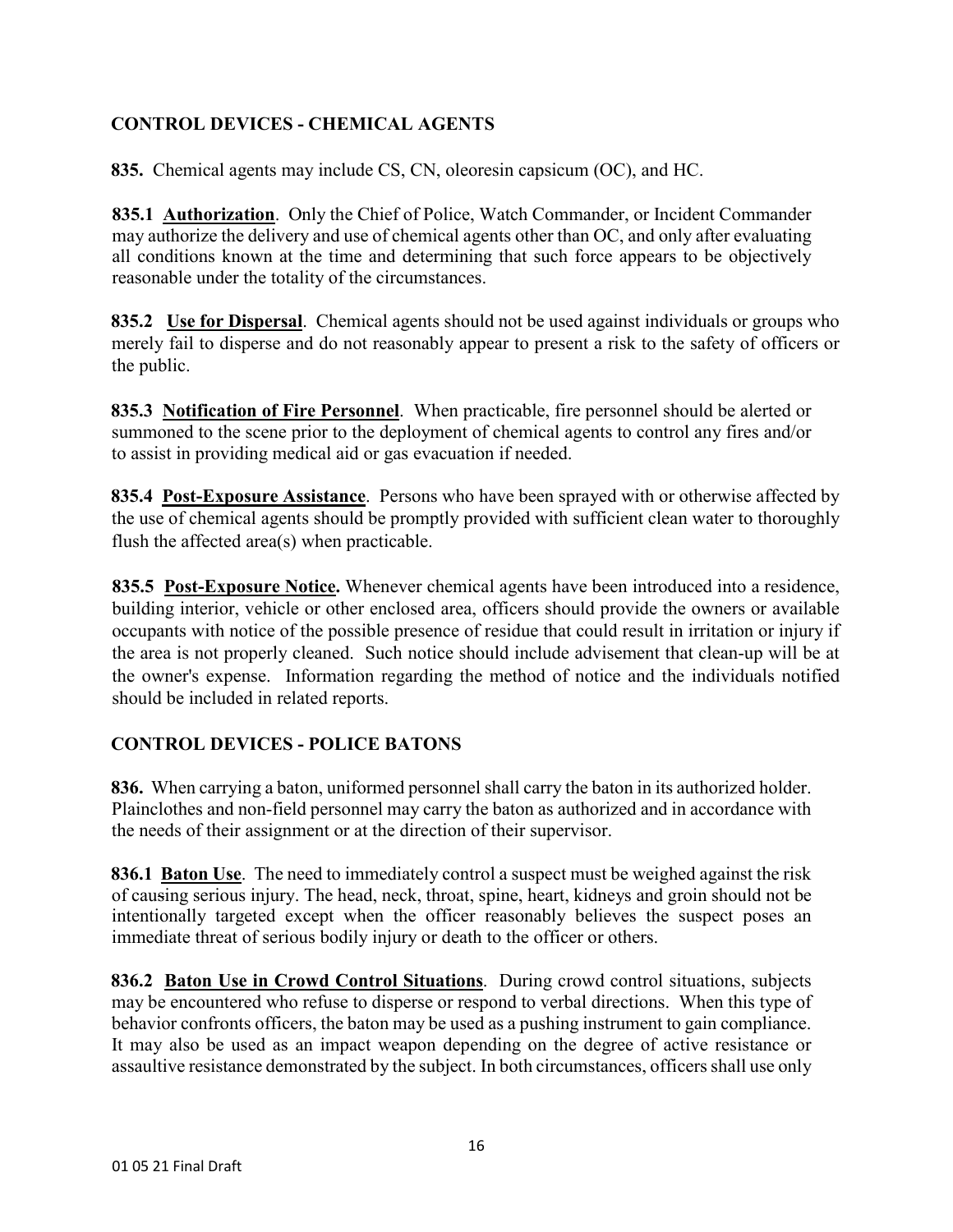that amount of force that is objectively reasonable, and verbalization of commands should continue throughout this situation.

## **CONTROL DEVICES - CONDUCTED ENERGY DEVICES (CED's)**

**837. Use of CED**: The appropriate use of such a device is intended to result in fewer serious injuries to officers and suspects.

**837.1 Authorization and Training.** Only members who have successfully completed department-approved training may be issued and carry the CED. Officers shall only use the CED and cartridges that have been issued by the Department.

**837.2 Carrying of CED.** Uniformed officers who have been issued the CED shall wear the device in an approved holster on their person. When in uniform, officers shall carry the CED device in a weak-side holster on the side opposite the duty weapon.

**837.3 Additional CED Policies.** For those UC Police Departments who authorize their officers to carry CED's, there may be additional policies and procedures that apply. Refer to the respective UC Police Department's policies regarding the earrying and use of a CED, if applicable.

## **CONTROL DEVICES - PROJECTILE DEVICES**

**838**. Projectile devices may de-escalate a dangerous or potentially deadly situation, and may compel an individual to cease their actions when such projectile devices present a reasonable option, as described below.

**838.1 Approval**. Only approved impact projectile devices shall be carried and deployed.

**838.2 Use of Projectile Devices**. Officers are not required or compelled to use projectile devices in lieu of other reasonable tactics if the involved officer determines that deployment of these munitions cannot be done safely. The safety of hostages, innocent persons and officers takes priority over the safety of subjects engaged in criminal or suicidal behavior.

Circumstances appropriate for deployment include, but are not limited to, situations in which:

- (a) The suspect is armed with a weapon and the tactical circumstances allow for proper application of approved munitions;
- (b) The suspect has made credible threats to harm themselves or others;
- (c) The suspect is engaged in aggressive or violent behavior, or is throwing rocks, bottles or other dangerous projectiles at people and/or officers;
- (d) In crowd control situations when the Chief of Police, Incident Commander or designee authorizes the delivery and use of the device.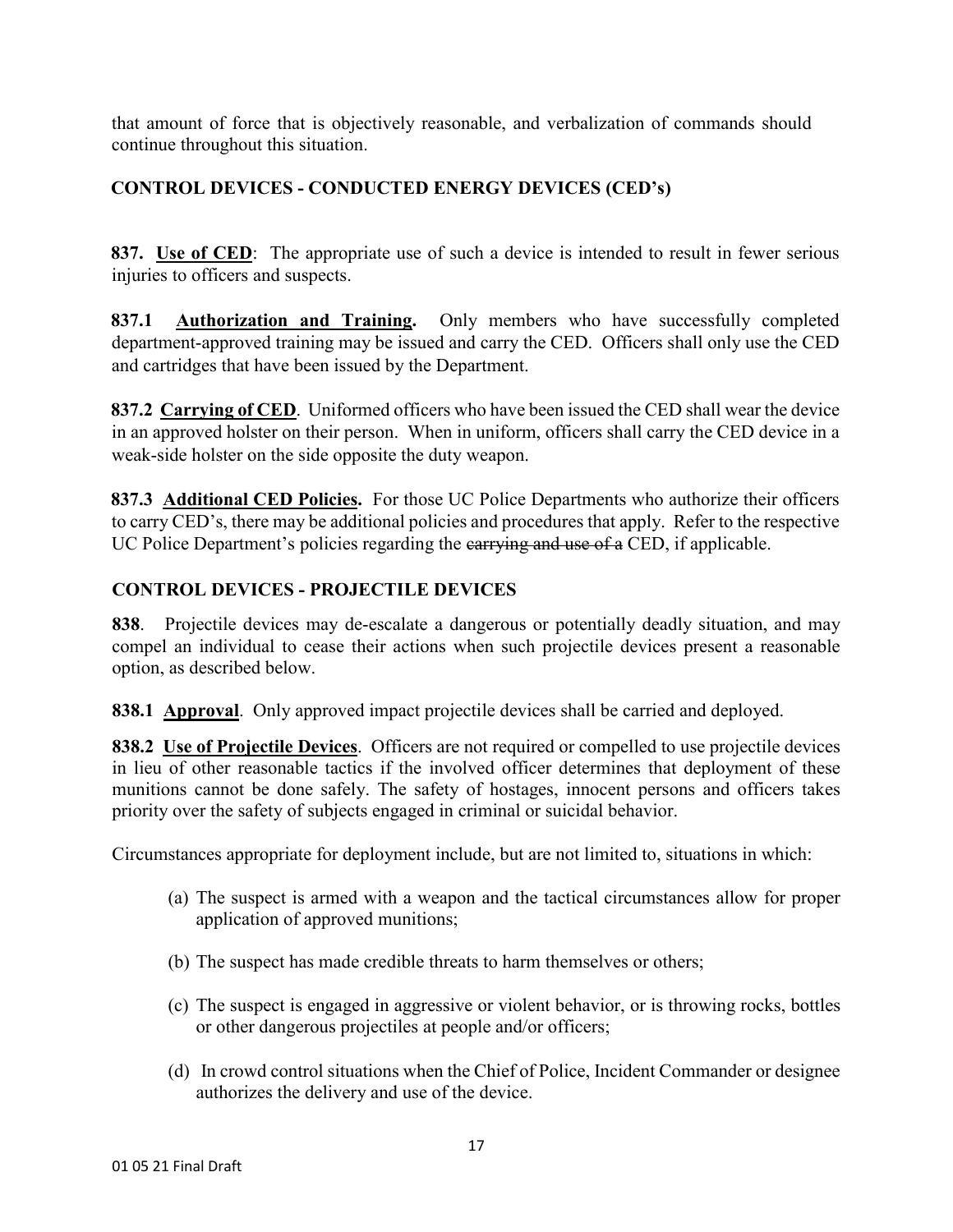**838.3 Pre-Deployment Inspection**. Officers will inspect the delivery system and impact projectiles assigned to them before use to ensure that the device is in proper working order, and that the impact projectiles are of the approved type and appear to be free from defects.

**838.4 Storage**. When it is not deployed, the delivery system and impact projectiles will be unloaded and securely stored.

## **CAROTID CONTROL HOLD**

**839.** The carotid control hold is not authorized.

**839.**1 **Post-Application Assistance**. Although the carotid hold is not authorized by this policy, there may be situations where another agency or person has applied a carotid hold, or other similar technique, to an individual. When any UCPD officer is involved in such an incident, that officer shall ensure that the person promptly receives medical attention, and ensure that the person is monitored until that takes place. The use of the carotid control hold, or similar technique, by another agency or person shall be thoroughly documented by the officer in any related reports.

#### **840. Training**

Officers, investigators, and supervisors will receive periodic training on this policy and demonstrate their knowledge and understanding (Government Code § 7286(b)). Subject to available resources, the Training Officer should ensure that officers receive periodic training on de-escalation tactics, including alternatives to force. Training should also include: (a) guidelines regarding vulnerable populations, including but not limited to children, elderly persons, pregnant individuals, and individuals with physical, mental, and developmental disabilities. (b) Training courses required by and consistent with POST guidelines set forth in Penal Code § 13519.10.

## **841. Regular Review**

The Council of Chiefs or designee shall regularly review and update this policy to reflect developing practices and procedures.

At least annually, the Chief of Police shall designate a member to prepare an analysis report on use of force incidents. The report should be submitted to the Chief of Police. The report should not contain the names of officers, suspects or case numbers, and should include: (a) the identification of any trends in the use of force by members. (b) training needs recommendations. (c) equipment needs recommendations. (d) policy revision recommendations.

## **842. Posting of Policy**

Each UC police department shall make this policy accessible to the public.

#### **843. Public Records**

Public records shall be released in accordance with Penal Code §832.7.